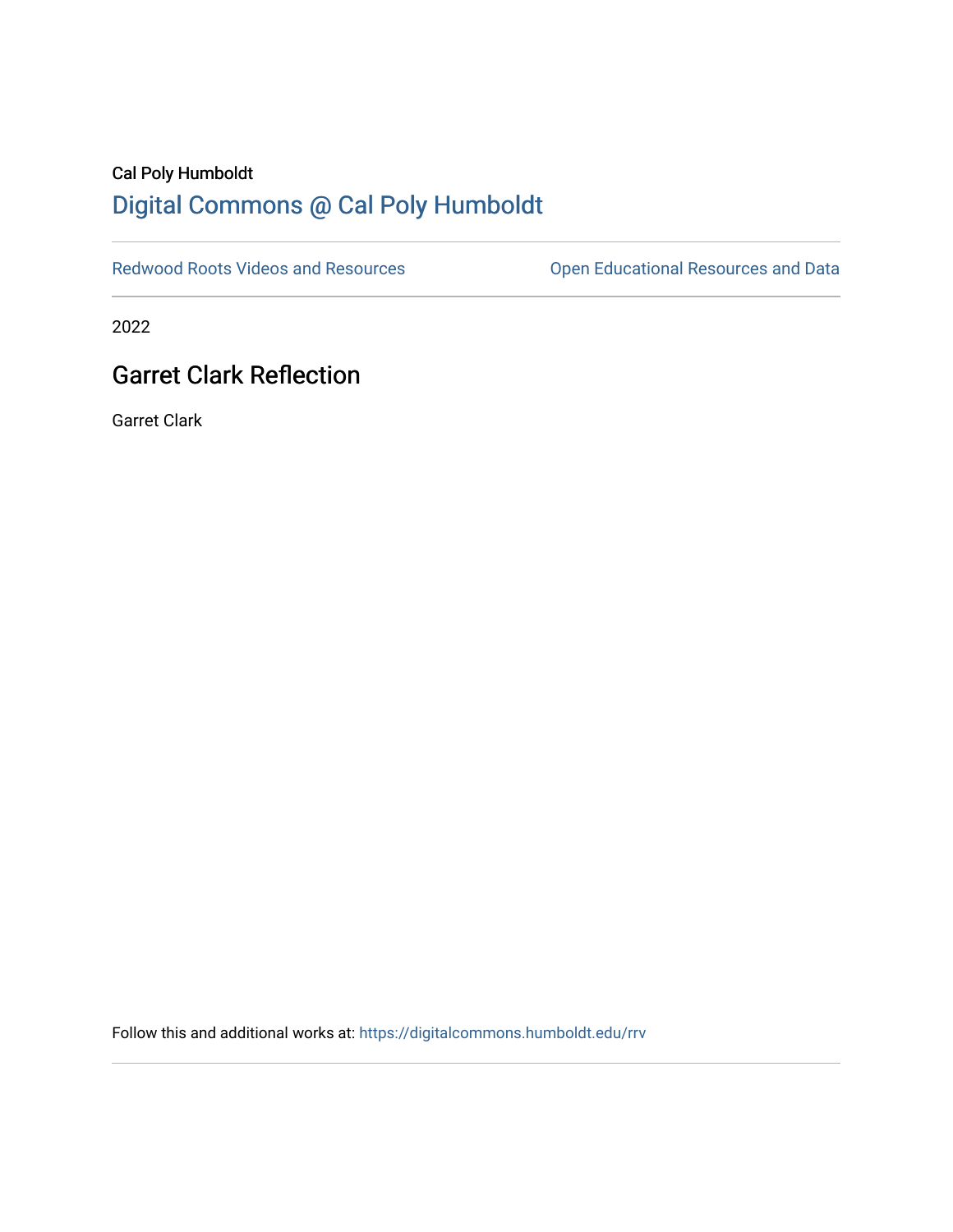Garret Clark

#### LSEE 333

**Flor:** 

Hola mi nombre es Flor Adrianela Ramirez, I am in the second grade at Pacific Union Elementary School. That's in Arcata California. My teacher is Mr. Clark. Last Friday we had a community potluck where the whole class got to share healthy versions of our favorite foods. I brought buñuelos, a delicious dessert made from fried dough covered in cinnamon sugar that my mama usually only makes for christmas.

At the school there are several buildings that mostly surround the playground and the ball field that's where we had our potluck at. The cafeteria and office are on your left as you come through the front gate. The buildings are old and have large windows, each covered with the students drawings or projects.



Before we got to have the potluck Mr. Clark taught us how important it is to eat healthy, that is why our class decided to use

healthy ingredients in our recipes, and we tried to include fruits and vegetables of as many colors as we could. We watched the video about eating the rainbow and colored a rainbow made out of fruit. Our team also picked our 5 legs for the obstacle course.

That Friday we had a minimum day so we had the potluck right after school, I was so excited to see my mom arrive with the Buñuelos, (I tried some the night before, after we finished cooking them so I already knew they were delicious). My dish was the first to arrive, Trevor asked me what it was, "Buñuelos" I said proudly "Mi Abuela makes it every year for christmas eve. I put extra cinnamon on them because that's the best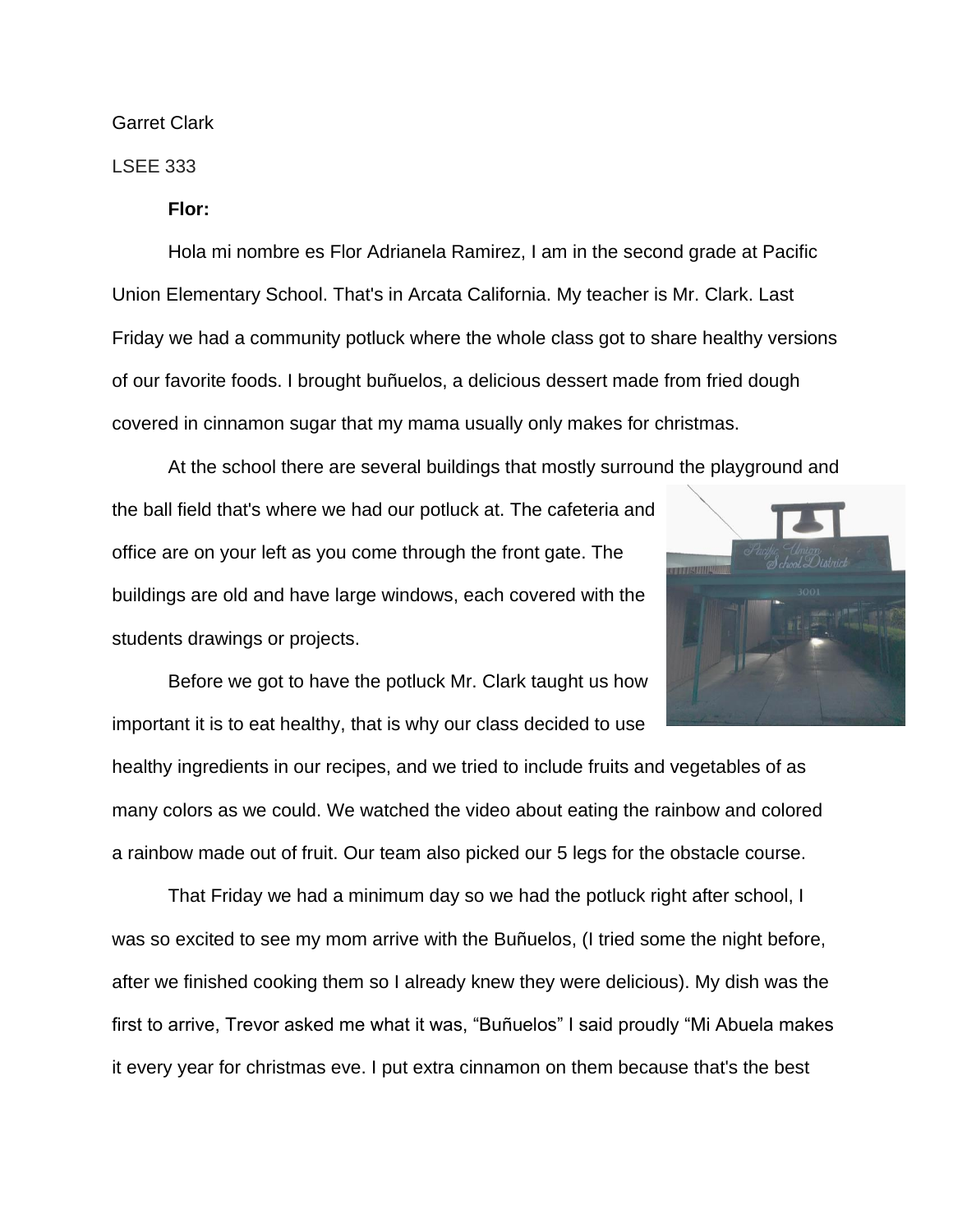part". Then I told them the story of last year when mi papa dropped the whole plate and we all had to share the only two that don't land on the floor. "y por eso ya no dejamos que tu padre cargue los Buñuelos" my mom added laughing. I told Mr. Clark that I used Orange colored orange juice and red cinnamon in my dish.

Kelly's Mom brought rainbow fruit trays,which had all the colors! Including delicious red strawberries, "las fresas son mis favoritas." I told her but I could tell she didn't understand me "las fresas,... the strawberries, they're my favorite." Before I knew it I was teaching them the Spanish names for all the fruits. A boy named Brad asked "How do you say orange ?" "naranja". "How about Pineapple ?" Natasha asked, "piña". "And these are uvas," I said, grabbing a bunch of grapes. Joseph also told us how to say the fruits in Chinese: Jī yóu (基尤) means keiw, and my favorite strawberry he called

#### Cǎoméi (草莓).

Juanita (she's my best friend) made Enmoladas, Which are tortillas filled with beans or meat and cheese covered in mole sauce. They were so delicious I cannot wait to try the recipe that she provided in our class cookbook. She said her family always makes Enmoladas for parties and that her great grandmother keeps it written on an old index card that she keeps in her bible but doesn't need to look at because she knows it by heart.

Joseph's Mapo Tofu (麻婆豆腐) didn't look very good, but I was surprised, it was. In fact, it was so good I had seconds. He told us that it means "old woman whose face is pockmarked." I thought that was really funny. Not everyone tried it because it was a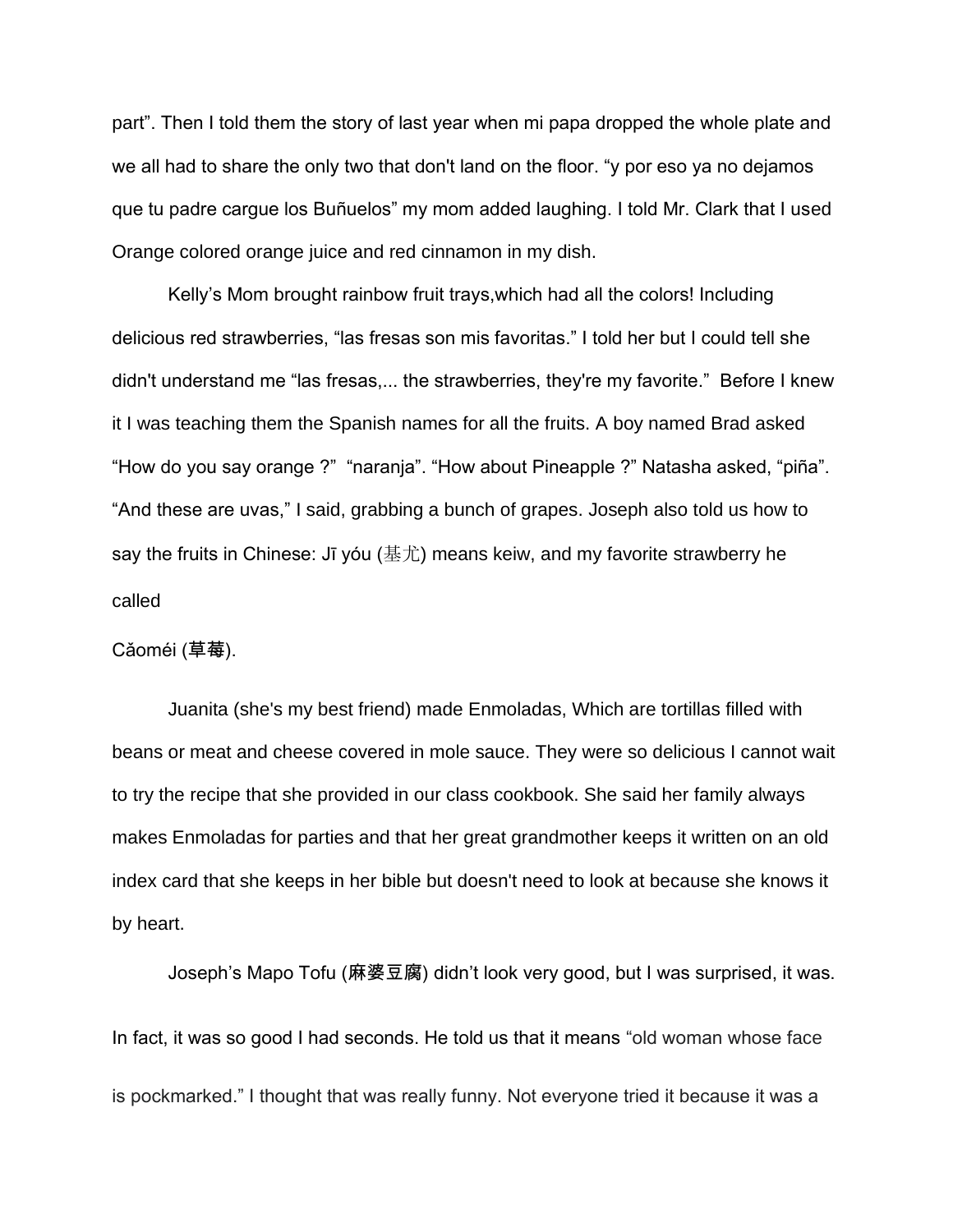little spicy, But I didn't think so. Later I told my dad that we ate "anciana cuyo rostro está picado de viruela" and we all laughed, hope we can try it again soon.

I also really liked the cornbread Natasha brought. Her dad said he got the recipe from his mom, It tasted just like the pan de maíz Abuela makes except they use butter instead of honey. Natasha had never tried it with honey before, but said she wants to. She used yellow corn, which makes it high in vitamin C.

After we all finished telling stories and eating we made our own cookbooks with copies of everyone's recipes and our rainbow we colored. Mr. Clark made copies of each recipe in both english and spanish so that our moms could read them too. The cover has a pig holding a chocolate cake, then it has a class photo we took at the potluck on the first page, and all the recipes after that. On The back of each recipe Mr. Clark suggested we write down the stories we shared so that we remember them better.

[Flor's Cookbook](https://docs.google.com/presentation/d/1pMTBxvcB0YtPmJYEpskX0hJyX_VwvPhv0tFcJAfZj-0/edit#slide=id.g7aeeb21e80_0_42) (it should be viewable with this link)

Oh I almost forgot we also competed in our obstacle course ! Each team chose 5 tasks to include in the obstacle course. My team really liked my idea of kicking a goal. Each team had to score a futbol goal, with Mr Clark playing as the goalie. I got the goal on my first try, my mom was cheering so loud. but the other team ended up winning the race. It was a lot of fun still. Especially when we got to cross the monkey bars and climb on the dome.

#### **Mr. Clark:**

The purpose of this potluck was to provide students a community-building experience. Students engaged both by using their life experiences as well as health and nutrition content knowledge. Before the potluck we had a lesson called "Eat The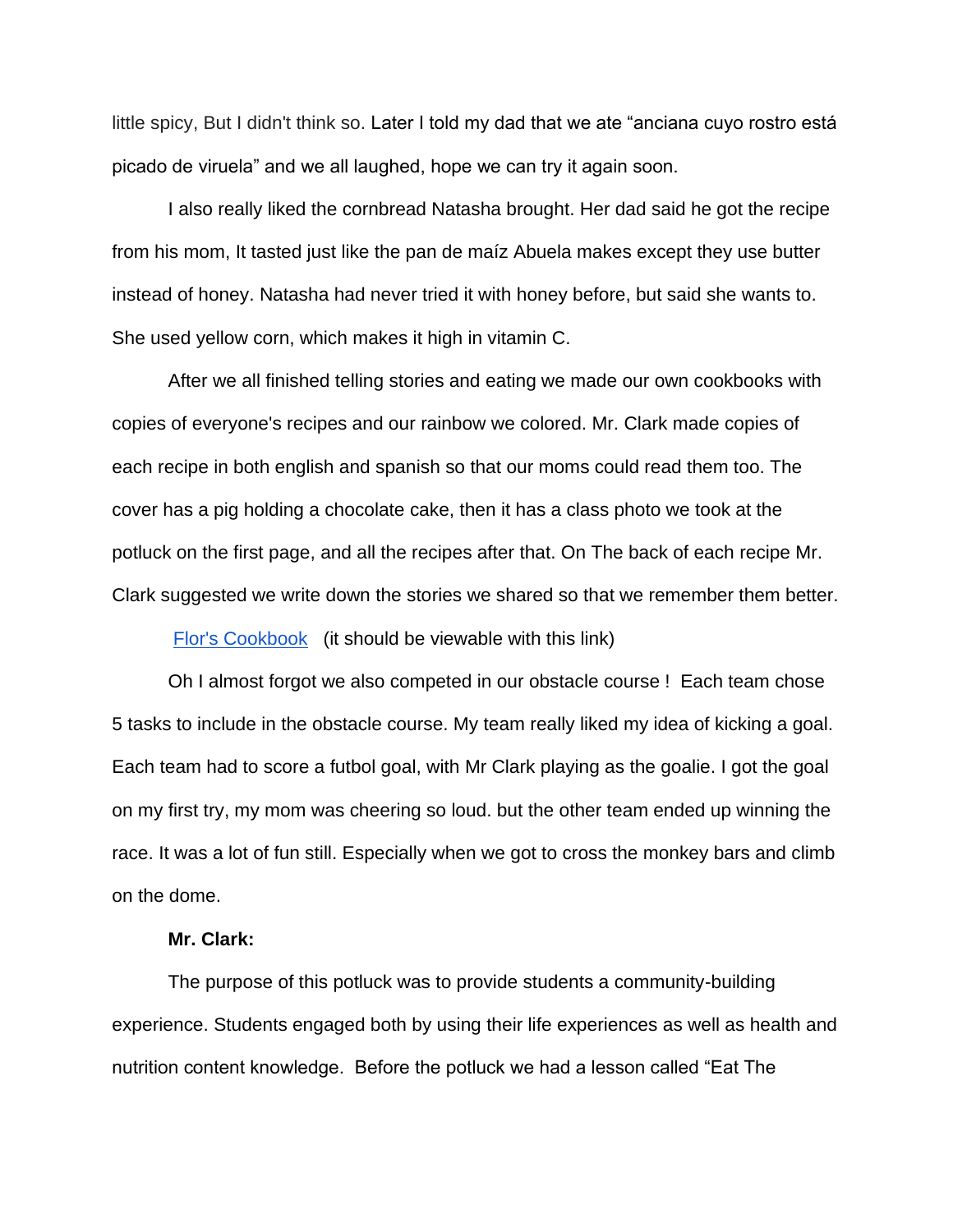Rainbow", where students learned the importance of incorporating a variety of fresh produce into their diet. We also Read *[The Busy Body Book: The Kid's Guide To Fitness](http://amzn.to/20vArpV)* [by Lizzy Rockwell.](http://amzn.to/20vArpV) Finally the students created an obstacle course that incorporated the use of different muscles or skills , (i.e. balance beam, jumprope, skip the perimeter of the playground, go across monkey bars, climb over the dome, climb the rope/pole, ect.) Once both teams had created their 5 legs, all 10 were put together to make a 10 leg obstacle course which both teams competed in at the potluck (helping their teammates to succeed).

#### **School Background information:**

There are five hundred and twenty six students at the school. Sixty percent of the students are white, twenty-four hispanic, three percent are native american, one percent asian, the other twelve percent is made up of various other minority groups. The California state average demographics differ considerably (see graph). The state average student to teacher ratio is twenty-three to one, this school is twenty-two to one. Forty-five percent of the students are achieving proficiency in mathematics compared to the state's thirty-eight.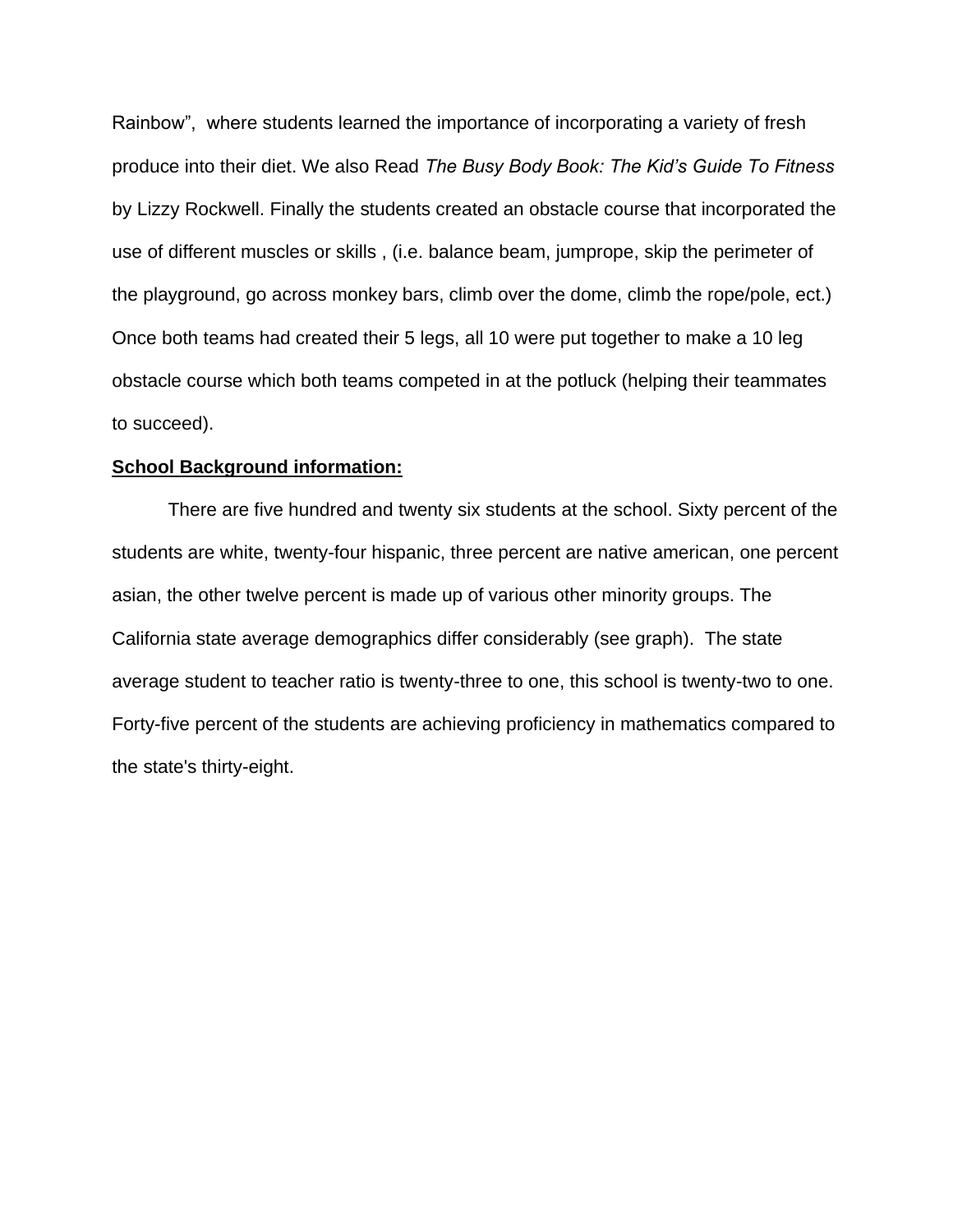

# **Lesson Plan**

**Grade Level:** 2nd

**Teacher:** Mr. Garret Clark

## **Grade Level Health education Recommendation:**

Content Standard 1: 1.4.N List the benefits of healthy eating (including beverages and

snacks).

Content Standard 2: 1.9.N Explain how both physical activity and eating habits can

affect a person's health.

#### **Assessment Measuring Learning Objectives:**

Students will be Assessed individually using the exit ticket (written) as well as the class goal of incorporating every color produced within the potluck, part of the discussions during lunch will be reflecting on the colors the students were able to incorporate and remembering what nutrients they have(verberal). For the physical activity assessment I will be monitoring during the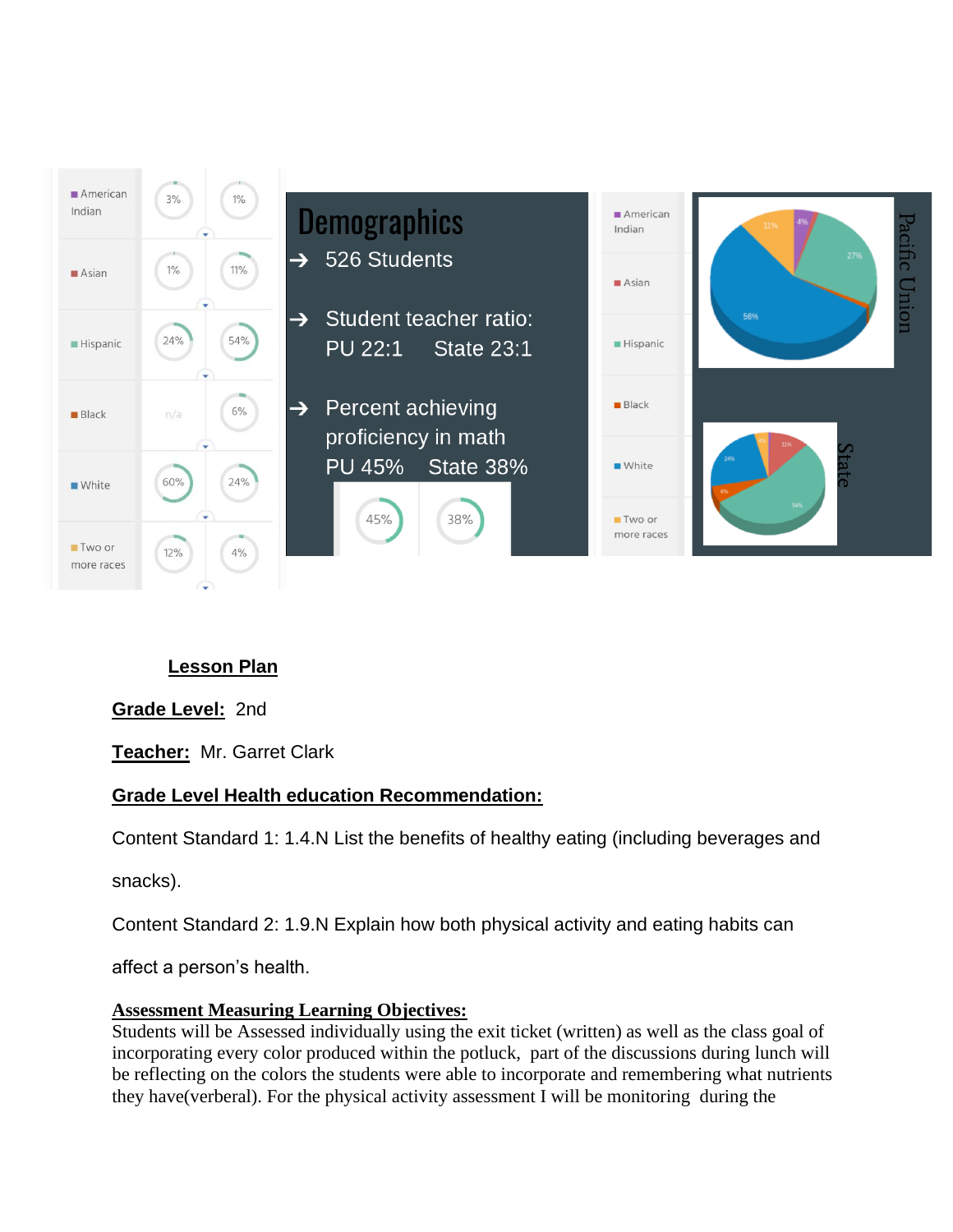obstacle course, specifically including to see how they cooperate. I also will be reading their reflective story afterwards, using what the write in the notes day of, (an example provided as het story in beginning of document)

### **State standards**

1.4.N List the benefits of healthy eating (including beverages and snacks).

1.9.N Explain how both physical activity and eating habits can affect a person's health.

### **Activity**

- → Start lessons with **Eat the Rainbow! Video** to provide background knowledge. {5min}
- $\rightarrow$  class discussion on vitamins and healthy eating. {5min}
- $\rightarrow$  (Questions to prompt students thinking: what is your favorite yellow(/other colors) fruit or vegetable ? Why is it important to eat a variety of F/V ? TorF it okay to eat all the junk food you want as long as you also exercise ? Why is fresh produce better for you then processed food ? What are some ways of making healthy substitutions in the meals we cook? )
- → Then have students individually color **EAT** the Rainbow worksheet. (will be added to cookbook) {5min}

**>**Read [The Busy Body Book: The Kid's Guide To Fitness by Lizzy](http://amzn.to/20vArpV)  [Rockwell](http://amzn.to/20vArpV) {5min}

 $\rightarrow$  create an obstacle course activity: divide students up into 2 teams each team will be responsible with coming up with five legs of an obstacle course that incorporate the use of different muscles or skills , (i.e. balance beam, jumprope, skip the perimeter of the playground, go across monkey bars, climb over the dome, climb the rope/pole, ect.) {10min to come up with ideas}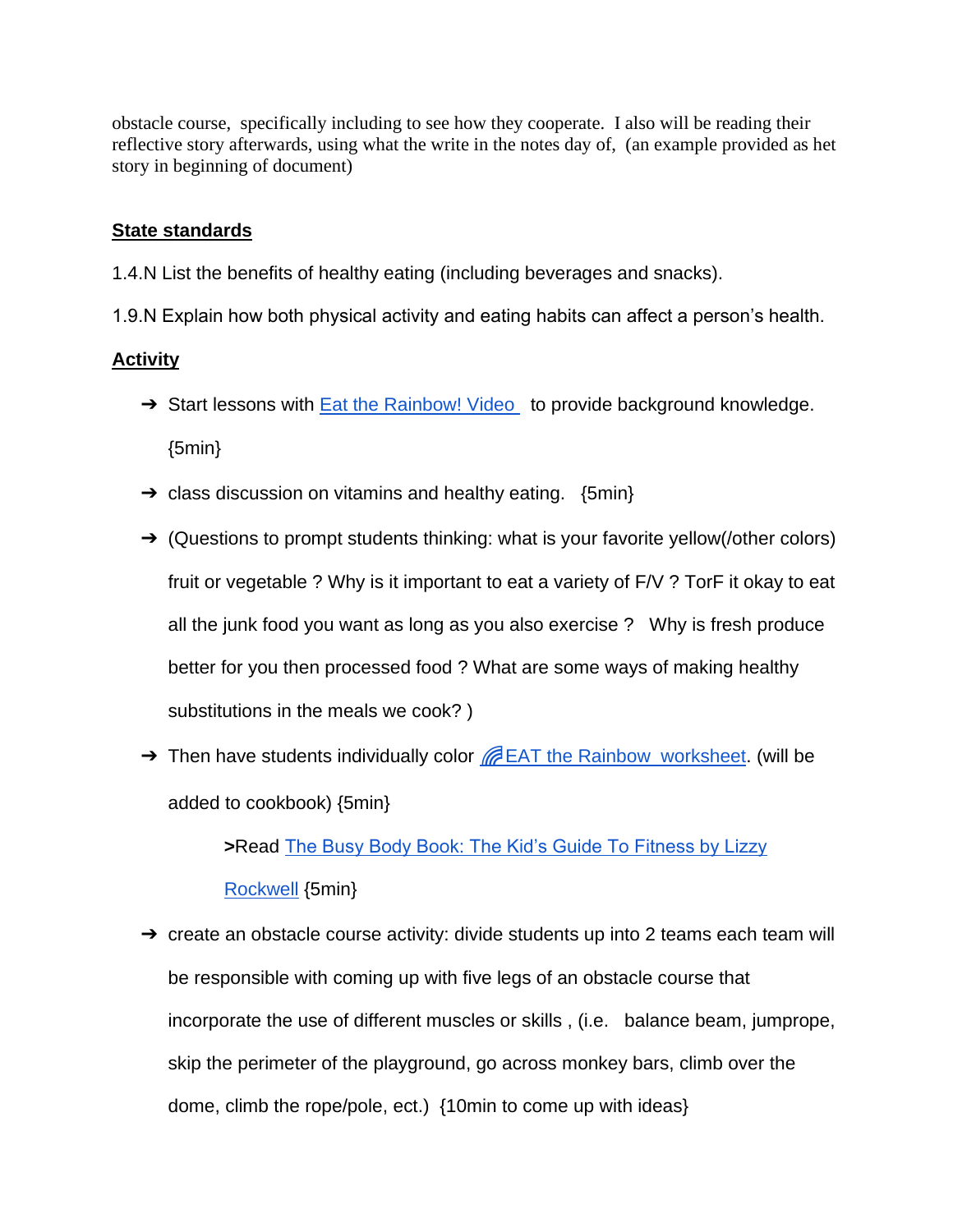- $\rightarrow$  Once both teams have created their 5 legs, all 10 will be put together to make a 10 leg obstacle course which both teams will compete to finish ( helping their teammates to succeed). {15min to do obstacle course} (done at potluck event)
- $\rightarrow$  Explanation of potluck & cookbook, (9/3) the class will be having a potluck on September 3 where each student will bring healthy versions of a personal favorite or culturally significant dishes. Our class goal will be to have each color of the rainbow represented. Each student will make their own classroom cookbook with all the recipes. {5min}
- **→** Handout permission slips. and exit ticket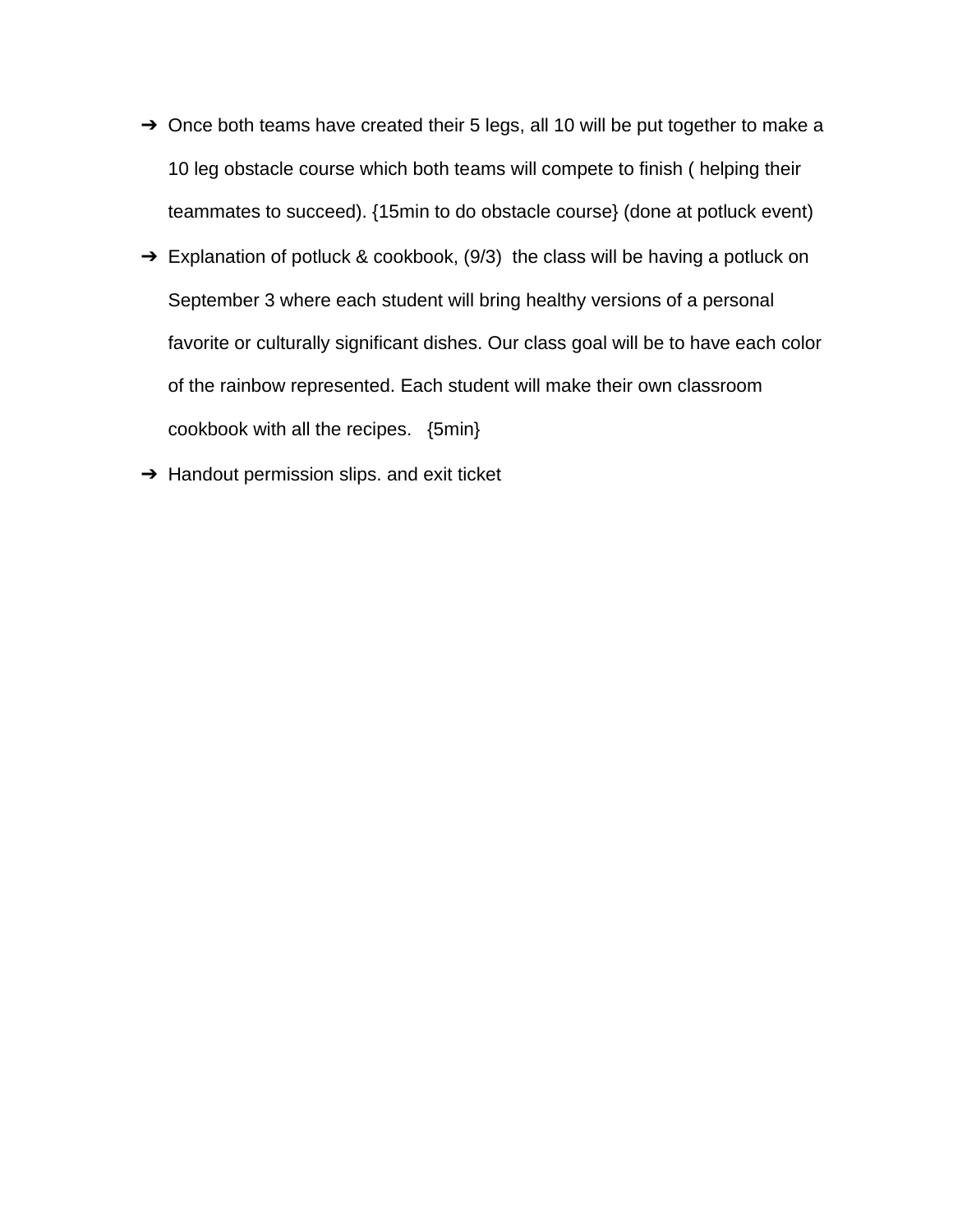Padres y tutores,

El viernes 3 de septiembre de 2021, nuestra clase llevará a cabo una comida comunitaria. Pedimos que cada estudiante traiga una versión saludable de un plato favorito personal o culturalmente significativo. Será un momento para compartir historias y conocerse. También crearemos un libro de cocina para la clase con copias de todas las recetas para que cada estudiante las quarde. Se anima a los miembros de la familia a participar si es posible. Nos reuniremos a las 12:30 p.m. en el campo de fútbol. Nuestros estudiantes han estado aprendiendo sobre la importancia de una alimentación saludable y la incorporación de frutas y verduras en sus dietas. Incluso pequeñas sustituciones, como usar aceite de coco en lugar de aceite de canola, o sustituir la harina de trigo integral en lugar de la harina blanca, son excelentes formas de tomar decisiones saludables.

La clase también participará en una carrera de obstáculos que diseñaron.



|  | <b>Exit Ticket</b> |  |
|--|--------------------|--|
|  |                    |  |

What are 3 takeaways you got from today's activity that you can incorporate into your lifestyle ?

Ī.

Ш.

 $III.$ 

#### **How the Grade level Health Recommendation is addressed in lesson:**

The grade level recommendation is "nutrition and physical activity". For second grade I

felt the "Eat the Rainbow" video and worksheet is an engaging approach to nutrition. I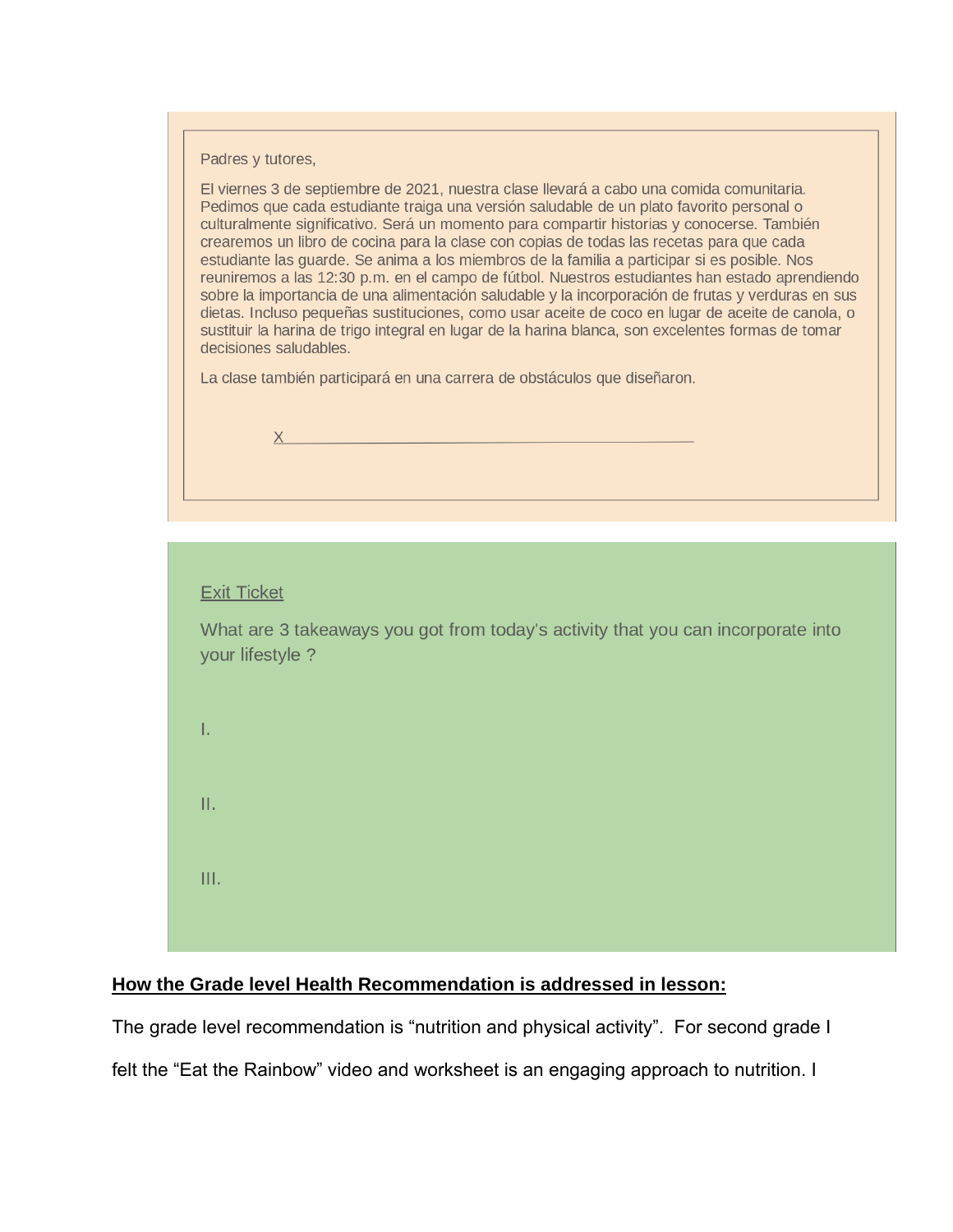set the class goal at the potluck up so the students can make practical use out of the lesson. For physical activity students participate in an obstacle course pieced together by the two teams.(designed during lesson played at community potluck)

## **How Content standards are addressed in lesson:**

1.4 N : Students will engage in multiple means representing the content the Rainbow video and coloring sheet provide structure for the class discussion. for which this information will be applied in the recipes.

1.9 N : students will demonstrate their knowledge of a physical activity specifically in creating the obstacle course bold healthy eating and physical activity as part of the class discussion and exit ticket.

## References to LSEE 333 readings

- 1. *Dual Language Education,* Kathryn J. Lindholm-Leary: during the picnic target students were sharing the non english names of different ingredients. I choose to incorporate this after reading in Leary's book that: In the early grades because of their knowledge of the target language, English speakers look up too and are helped by the target language speakers. Later when it is English instructional time the situation is reversed. Students develop their bilingualism through these interactions with each other.
- 2. Much of my story was inspired by *Rethinking bilingual education: welcoming home language in our classrooms* By Elizabeth Barbaian Specifically one of the stories I read for the Collage: *El Corazón de la escuela.* The inspiration being activities that build community can reinforce content understanding.
- 3. Chapter 5 of Educating emergent bilinguals by Ofelia Garcia talks about "Strengthening the relationship between languages" I attempted this bridge throughout the lesson: families telling stories and jokes in their home language, then translating for others. (and translating english stories to minority languages. Also providing handouts in home languages. Also in this chapter "Supporting students social-emotional development and bilingual identities" & again On page 113 of Garcia "Transformative / Intercultural pedagogy" " align in classroom experiences with students cultural and linguistic practices.